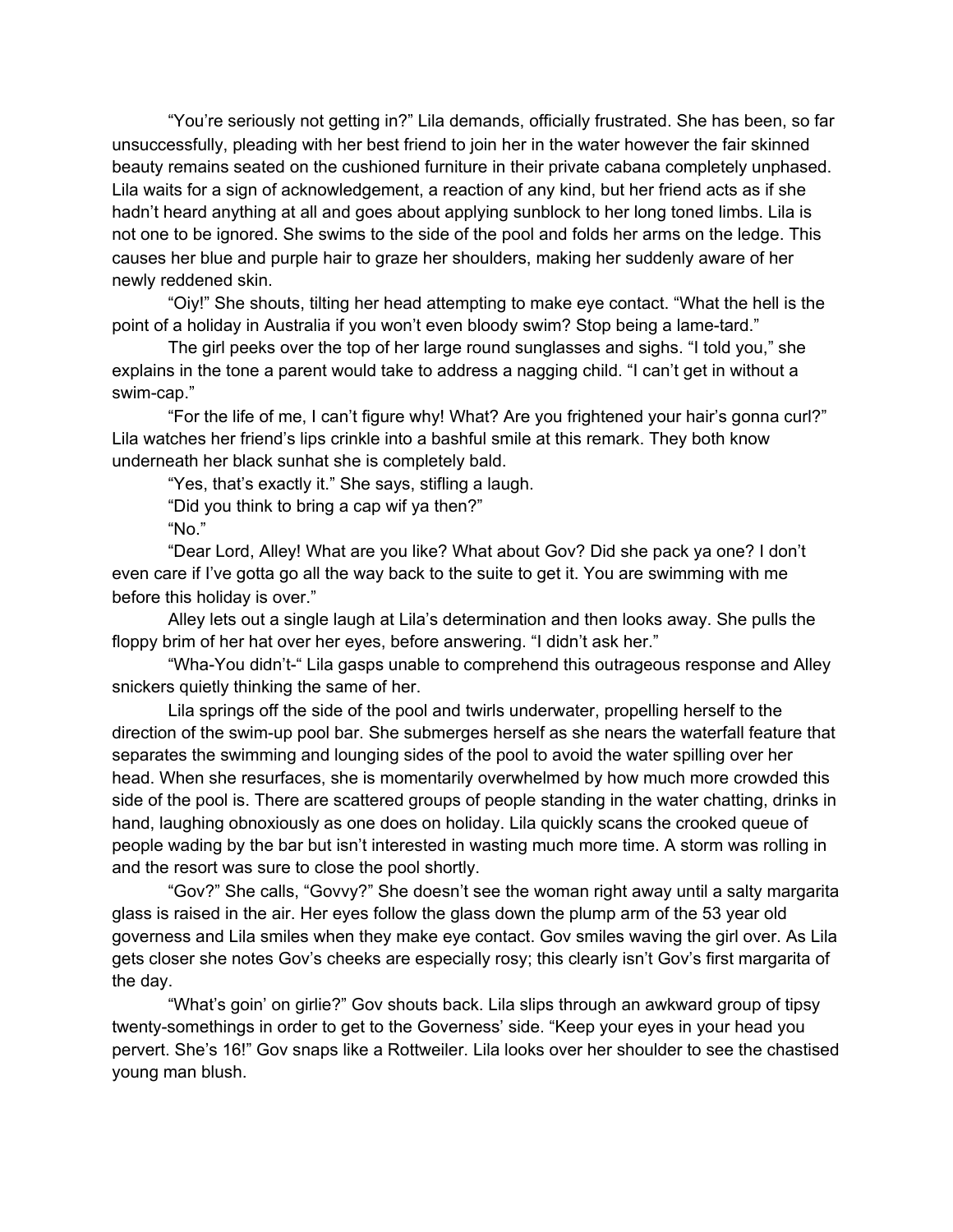"Sorry." He says disappearing into his crowd of rowdy friends that all look essentially the same, drunk, tan, and foreign. Gov reaches through the water and pulls Lila closer to her, guiding her nearer to the built in pool-bench. Gov sits, and Lila newly self-aware props herself up, peeking past Gov's head to see if she still has the attention of the twenty-something. Especially now that she was above water, from her bellybutton up, with her magnificent purplish hair and what she thought to be rather impressive boobs now glittering in the sunshine. However, Gov had effectively scared him off. *"His loss,"* Lila thinks.

"So, what's up girly?" Gov repeats, sipping on her red straw as she waits on the distracted girl's reply. Lila smiles again, forgetting about the young man and remembering her mission at hand.

"Govvy, did you pack Al a swim cap? She is literally refusing to get in the water without one."

"Cats don't take well to water."

"Please say you brought one."

"Is she asking for it? She doesn't really care for swimming." Gov turns her eyes to the cabanas but her view of the other girl in her care is obstructed by the waterfall feature.

"Yes Gov, she needs it. She promised she'd swim with me."

"Nice of her."

"Did you bring one? Please say you have." Lila throws her head back exasperated. "Of course I have."

"Thank goodness. Where is it? You don't have to worry, I'll fetch it. You haven't got to get out."

Gov looks back to the freckled face before her and smiles, "It's in my drawstring bag. By my seat. In the cabana."

"Perfect. Ta Gov."

"That's what I'm here for." She says practically to herself, since the girl has already lunged through the water out of earshot.

Lila swims as fast as she can to the other side of the pool, surprisingly only knocking into one person on her way back to her friend. She pushes herself out of the water and hops one foot at a time over the hot pavement to the cool bamboo floor of their cabana. Lila spots Gov's bag, which comically reads: *"BEACH, please!"* She begins recklessly rummaging through it purposely making all sorts of noise but not rousing the slightest bit of interest from Alley who has lost herself in a book. When Lila's finger skims the rubbery cap at the bottom of the bag she shrieks. "Ah ha!"

"What are you doing?" Alley says turning in her direction. Lila smirks and extends her arm, holding the cap on the end of her index finger.

"What's your excuse now?"

"Fine." Alley says sitting up and taking her sunglasses off. Her emerald green eyes sparkle even in the tiny bit of sunlight that sneaks into their shaded retreat. She snatches the cap from Lila and shakes her head.

"Yay." Lila claps her hands with childish delight and draws the white linen curtains of the cabana closed to allow her friend privacy. Alley always wore a wig to school and Lila knew she wasn't going to take her hat off with the chance anyone would see. It isn't that Alley is ashamed of being bald. In fact, she was shaving her head for years before she realized it wouldn't grow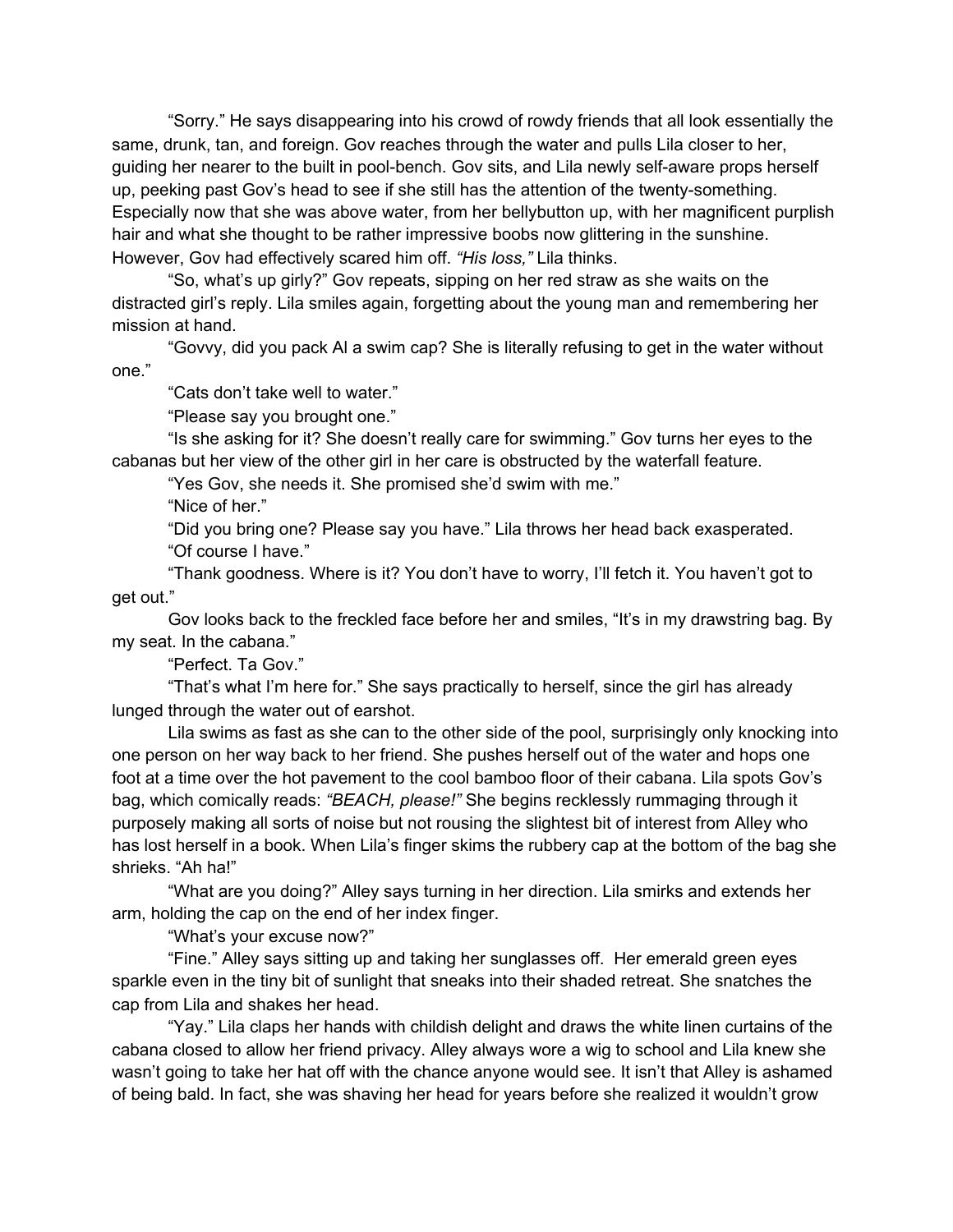back even if she wanted it to. She loves being bald. After school, she can't wait to get home, to pull off her wig and let her brain breathe but very few people know that Alley is bald, and it has to stay that way. It was one of her many complex secrets. The kind of secret that MUST stay secret for a really important reason, and that really important reason ALSO just happens to be a secret for really important reasons. Lila over the years has come to accept that this is just how Alley is, cocooned in a bundle of secrecy.

As Alley places her hat on the lounge, she does her best to maintain an annoyed expression. In truth, she always found it hard to say no to Lila. She enjoyed spoiling Lila with her luxuries, like this all expense paid vacation at a five star Australian resort. It was nice to have someone to share her excessive wealth with. Lila's family didn't have much. Her family immigrated to America when Lila was five and the move basically wiped them of all of their savings. Her mother worked two jobs but was never able to save and was never around. Whereas her father was a useless lump, who collected disability from a faked work related injury, and developed a severe drinking problem in his free time. Fortunately, he was a happy drunk and was at least mildly entertaining when he wasn't blacking out. Alley loved being able to provide Lila an escape from that world.

Alley's mother taught her to care for people and refused to allow her to grow into, as she lovingly put it, "A sheltered, preppy-pampered-pussy." In spite of her family's influential status and wealth, her mother made sure to keep Alley humble and never let her think too much of herself or too much of her things. Alley attends public school, instead of some prep-school-academy, which is how she and Lila met. Her mother insisted that it built character and she didn't put much stock into secular education anyway. In fact, the few times Alley made honor roll her mother was offended instead of filled with the expected motherly pride. She told Alley off for drawing undue attention to herself and said that if she had the time she'd punish her, but of course she was too busy. Gov had to reassure Alley that she had done nothing wrong and that her mother's feelings were only hurt because she knew she wasn't able to attend the awards ceremony. It was a rule they lived by. The two of them were never to be seen in public together, in order to maintain her mother's public image and to protect Alley from the corruption of fame and infamy.

Lila is the only school friend that actually knows who Alley's mother is and has spent time with her, making her basically family. Over the years, her mother has even begun to spoil Lila, treating the girls as if they were sisters. Once, days before its long anticipated release, her mother broke into a store's warehouse and stole two of the newest tablets. She gave one to Alley and one to Lila. Alley remembered this because Lila was so ecstatic that she cried and hugged her mother, which was something Alley herself rarely did. *"It's nothing,"* her mother purred. *"It's just stuff, Lila, and rich people have soooo much of it."*

"Uh, can you get a move on?" Lila asks impatiently, tapping her foot in the puddle of water her dripping body has formed on the cabana floor. Alley smirks as she delicately adjusts the cap on her head, carefully smoothing out the wrinkles, elongating the process simply to antagonize her friend. When she's done, Alley spreads her fingers holding her hands up by the sides of her face as if she just performed a magic trick. "Finally!" Lila grabs hold of her wrist. "Let's go." She says, tugging Alley's unresisting body through the white curtains.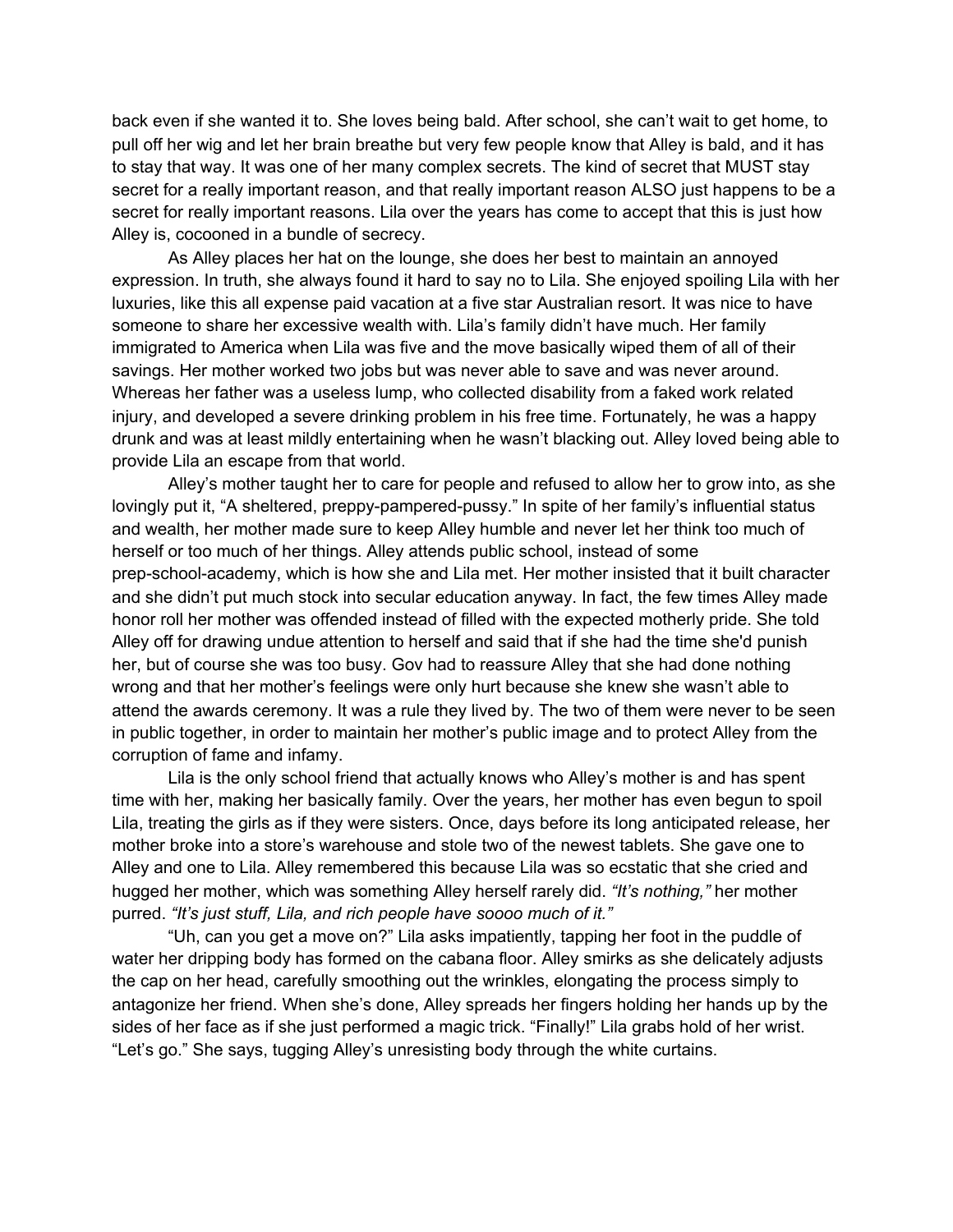"Oh fu…." Gov yelps, swallowing the end of her word. She was heading back to the cabana and was startled by their sudden departure. Alley laughs. "Looks like you found it." Gov recovers quickly, sipping the watered down end of her drink.

"Yes thank you Gov-Eve." Alley says politely to the woman. The governess' name is Eve, but since she has cared for Alley from toddlerhood to this point, Eve is more family than she is staff. They love each other. Gov was the one who kissed her boo-boos and readied her for school. Alley never calls her by her name like she does her other servants. No she is special, and since she can't call her "Mommy" because that position is technically filled, she lovingly refers to her as Gov-Eve, Govvy or Gov.

"Yeah, thanks a million. It'll save us a trip to the salon." Lila says rolling her eyes. She tugs Alley toward the edge of the pool and suddenly releases her, springing off the ground, pulling her knees up into a cannon ball. Alley braces herself for the splash but the water barely touches her. "C'mon!" Lila laughs, wiping water from her face.

There wasn't a single thing Alley liked about swimming. The water felt like her enemy. Instead of feeling freed by it, she felt restricted, surrounded, and overwhelmed. She hated how it slowed down her movement. She hated not having full control over her body and preferred keeping her feet on the ground. With every move she made water betrayed her, giving away her location, by the sounds of it parting or the currents of her body displacing it. She didn't like it and Gov-Eve knew this. Alley looks over her shoulder and Gov discreetly tilts her head, suggesting she go toward the shallow end. She wanted the girl to have fun; she knew it would be the last time for a long time that she'd have a chance to be carefree. Alley as quickly as she can, while still respecting the no running signs, makes her way around the pool to the steps at the shallow end. She could swim just fine but sometimes being in water induced panic and anxiety. This was a lingering emotion, left behind to plague her, after the one time she almost drowned. It was years back but it wasn't a panic Alley could control, or reason away. Gov and her both remembered the day quite well.

Alley was about six years old and Gov sat at the side of the pool, helplessly watching, as Alley's mother instructed her assistant to bind Alley's hands. Twice already, he had put her in a piece of luggage and thrown her into the pool, and she managed to escape both times but with some difficulty. As the duct tape wound around her tiny wrists she became nervous.

\*\*\*

"Don't look so frantic, Alley-cat," her mother tut, "Don't you think you can do it?"

"You're being unreasonable!" Gov snapped.

"Unreasonable? It's a big bad, hateful world out there. What kind of mother would I be if I didn't prepare her for it?"

"I think she gets the point. Let her be done for the day." Gov pleaded, "What else does she have to do to prove herself to you?"

Her mother shrugged. "This."

"H-h-how will you know if I need help? Or if I'm taking too long?" Alley stuttered looking between Gov-Eve's desperation and her mother's indifference.

"Hm," She said thoughtfully as her assistant finished up. "I suppose I won't. But YOU certainly will when you start needing air."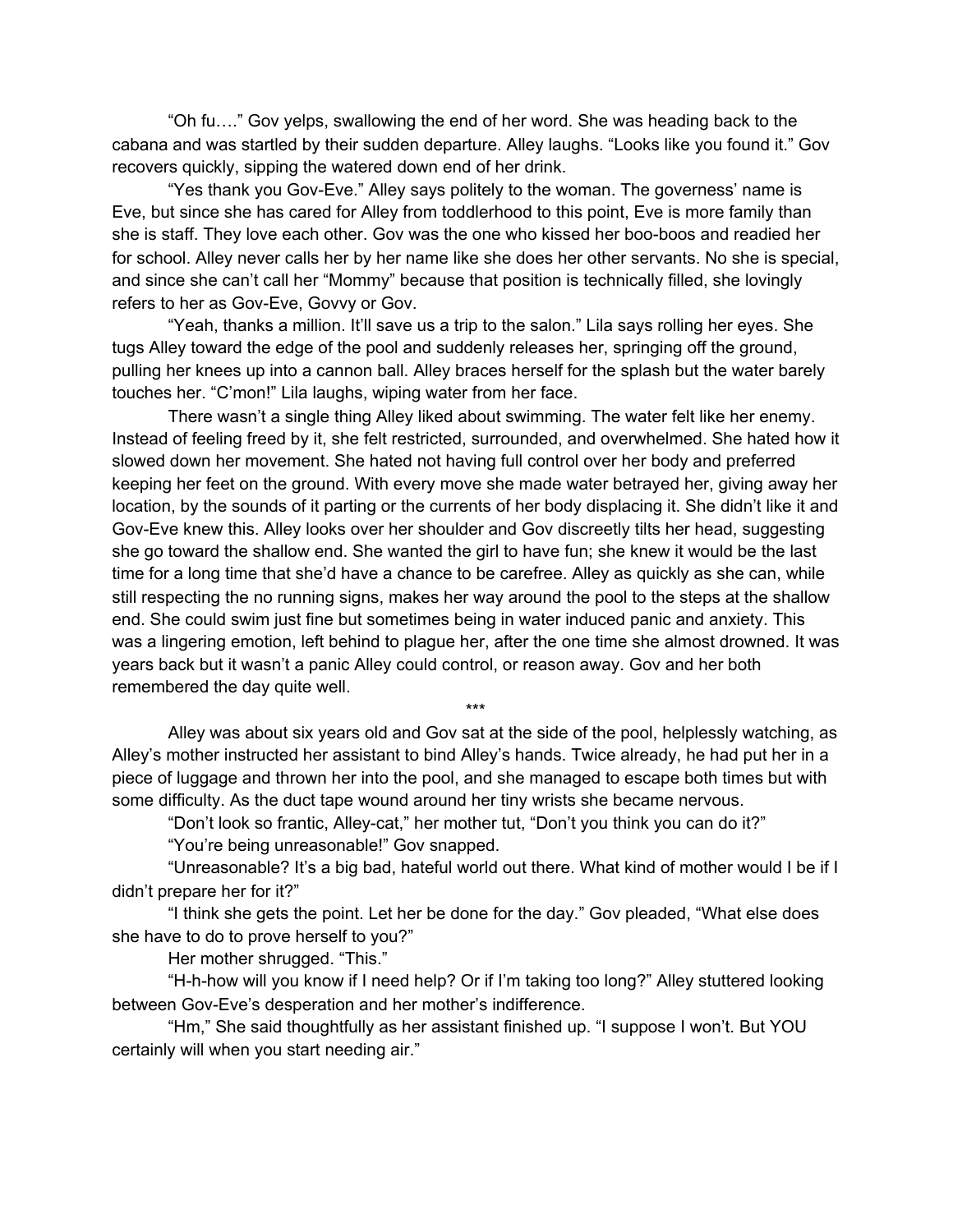Needless to say, Alley was unable to free herself and nearly drowned. Her mother's assistant fished her out after she had struggled in the luggage and lost consciousness under water. When she came to, she was wrapped in a towel in Gov-Eve's arms, spitting and choking.

"Why did you wait so long?" Eve screeched. She hugged and rocked Alley. "She could've died!" She sobbed. "You're a fucking lunatic! You're crazy!" No one ever spoke to Alley's mother like that and although it was hard to see out of her stinging-chlorined-eyes, and water filled lashes, Alley focused hard to get a glimpse of her mother's face. She saw a single tear slide down her chiseled cheek-bone before Gov whisked Alley away.

\*\*\*

She was never sure if her mother's tear was because Alley had almost died or if it was because of her failure. She never dared to ask the question. She is too afraid of the answer. Now, Gov-Eve watches as Alley cautiously wades into waist deep water to appease her indulgent friend.

To Gov-Eve's relief and Lila's dismay, it's only about fifteen minutes before the resort life-guard announces that the pool will be closing due to the approaching storm and instructs everyone to get out. The girls dress in the privacy of the cabana, chattering about how girls like the few they had just finished playing pool volley-ball with, would never speak to them back home.

"More like we wouldn't talk to them. They were merely convenient for the moment's occupation." Alley says dismissively. It has always baffled Gov that neither Lila nor Alley were popular in school. Both were very beautiful girls. Lila's English accent and constantly changing hair color and Alley's multi-pierced ears and assumed muteness, set them apart. They weren't picked on, or bullied. They were simply overlooked. Extras. Non-speaking roles in the constant drama that is high-school life. Their only other friend is a boy named Lyn. He is an adopted, overweight Asian-American, who is disparagingly bad at math, and to top it off, gay. He had only transferred to their school last year but he was clearly the perfect finish to their trio of misfits.

"You know Lyn would have read that girl like last week's news." Lila jokes, as she rubs the ends of her hair in a towel, some of the cheap dye bleeds into the expensive terry cloth.

"I wouldn't wish that on her." Alley says securing her sun hat on her head. "She didn't seem nearly as bad as Britney."

"Britney, that nasty, gorgeous, bitch. How I hate her."

"Shut up." Alley rolls her eyes. "You're prettier than her and you know it."

"I do." Lila crinkles her nose. "I just like to hear you say it." Both girls laugh at this as Gov checks the cabana for any more of their belongings. Alley would have loved for Lyn to come on vacation with them but she knew her mother would never in a million years allow it, so she didn't bother asking. Even when the three of them were working on a school project her mother wouldn't permit Lyn a visit to Alley's house. It isn't that her mother is against Alley having boyfriends or friends that are boys, but she keeps the visitors to Alley's house to a minimum and regularly monitors the log her security men keep of all the comings and goings.

"Your Mum's paid for unlimited wi-fi in our suite, yeah?" Lila asks as she begins braiding her hair. Alley takes a seat watching her; she was always the first one ready.

"Duh."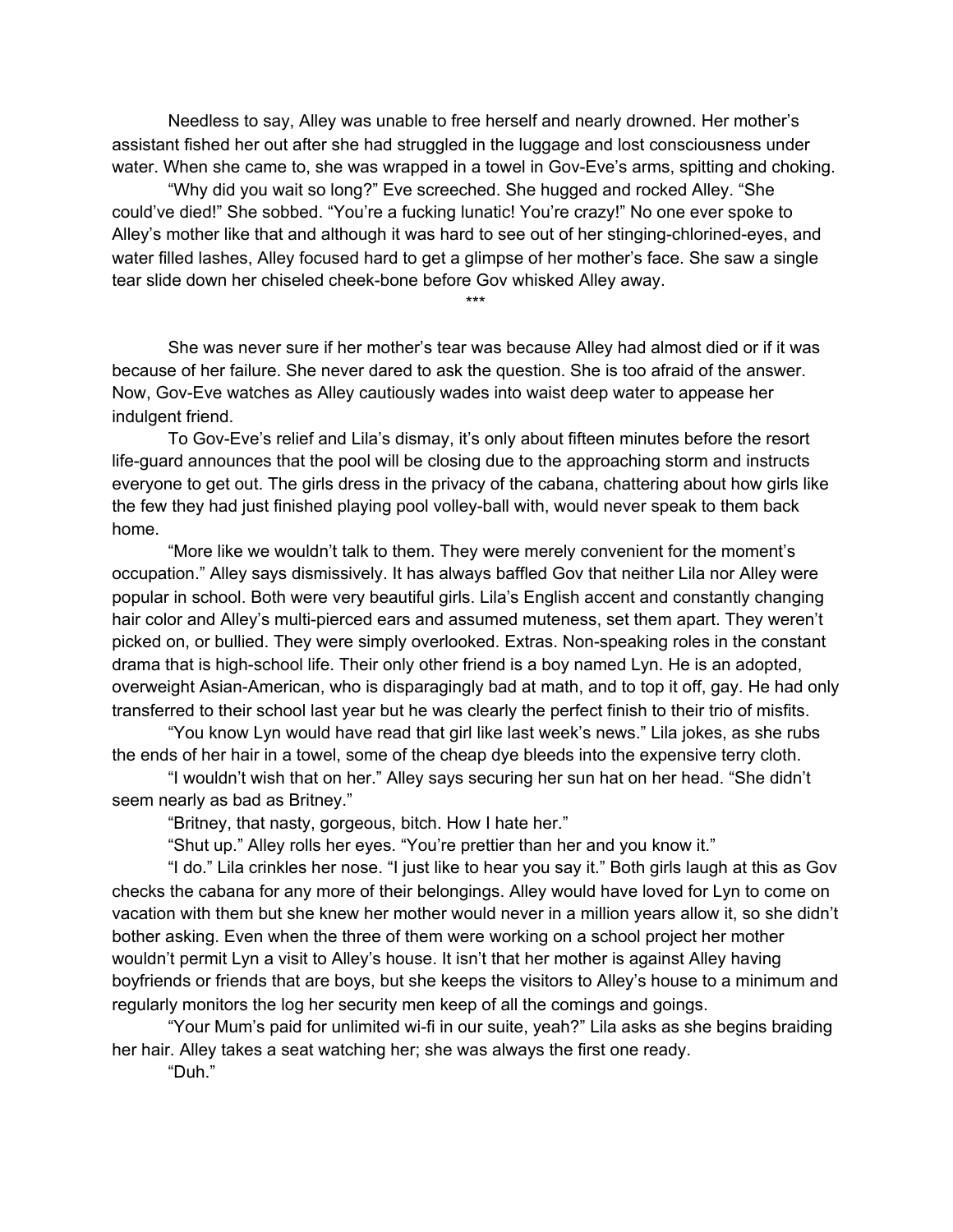"Well, can't we video chat wif Lyn?" Lila asks hopefully. Alley takes in a deep breath before looking down at her sandaled feet and exhaling. Lila directs her puppy eyes at Gov who purses her lips and raises her eyebrows. "Aw, c'mon Govvy!"

"You know the answer to that Lila." Gov says, a little more annoyed than normal, the sun and maybe the alcohol, had made her tired and she was hoping for a nap soon.

"But whyyy?" Lila begs.

"He can't know we're here." Alley says, still looking at her chipped toenails instead of her friend.

"I get why your secrets are secrets from that lot at school and everything. I mean, sort of. But Lyn, he's our mate."

"I've only known him for a year."

"So?"

Alley gives Lila a bored look. This was a recurring argument that Lila has lost over and over since they were six. "You know, I can't trust him like I trust you."

"You don't know until you try."

"Enough, Lila." Gov interrupts. The girl quiets at the stern tone and pouts. She kicks her feet into her flip-flops.

"Can you imagine if he outed me to the media before it's time? It'd ruin everything."

"And your Mum would kill you." Lila adds. She did know the extreme importance of keeping the secrets, secret, but sometimes got caught up in the excitement of it all. She wanted to brag.

"You haven't posted anything on social media have you?"

"No." Lila says almost offended. "Give me some credit Al." She hands Alley her bracelet and holds out her arm.

"I know. I'm sorry." Alley says as she clasps the bracelet for her friend.

"Believe me, it's tempting though."

"I know. It'd certainly shut Britney up if she knew all the places we've been. She thinks she's so special."

"She'd shit herself."

"Your mother would too," Gov laughs to Lila. "I bet she doesn't even know you've got a passport."

"No." Lila smiles. "God I wish I could tell 'er. She'd love to know I've been back to England to see me Gran. It literally kills me inside every time Mum talks about her, like I wouldn't remember." She pinches her nose mimicking her mother. "*'You were only four.'* It burns me up not being able to say anything*.*"

"I know" Alley shrugs, although she didn't really. Her entire life was a secret, even her father knew nothing of her existence. Secrets were as natural to her as breathing. And in the way of family, Alley's only known blood relative was her mother. She didn't completely grasp family connections like Lila had with her Gran. She remembers once, in one of her libraries, she pointed at a painting of a fancifully dressed man holding an androgynous looking baby, and she asked her mother who the people were. Her mother didn't know and said it didn't matter. Then as if to exterminate the infestation of family-past, just a few days later, a team of interior designers overhauled Alley's estate and redecorated. All the strangers that hung over her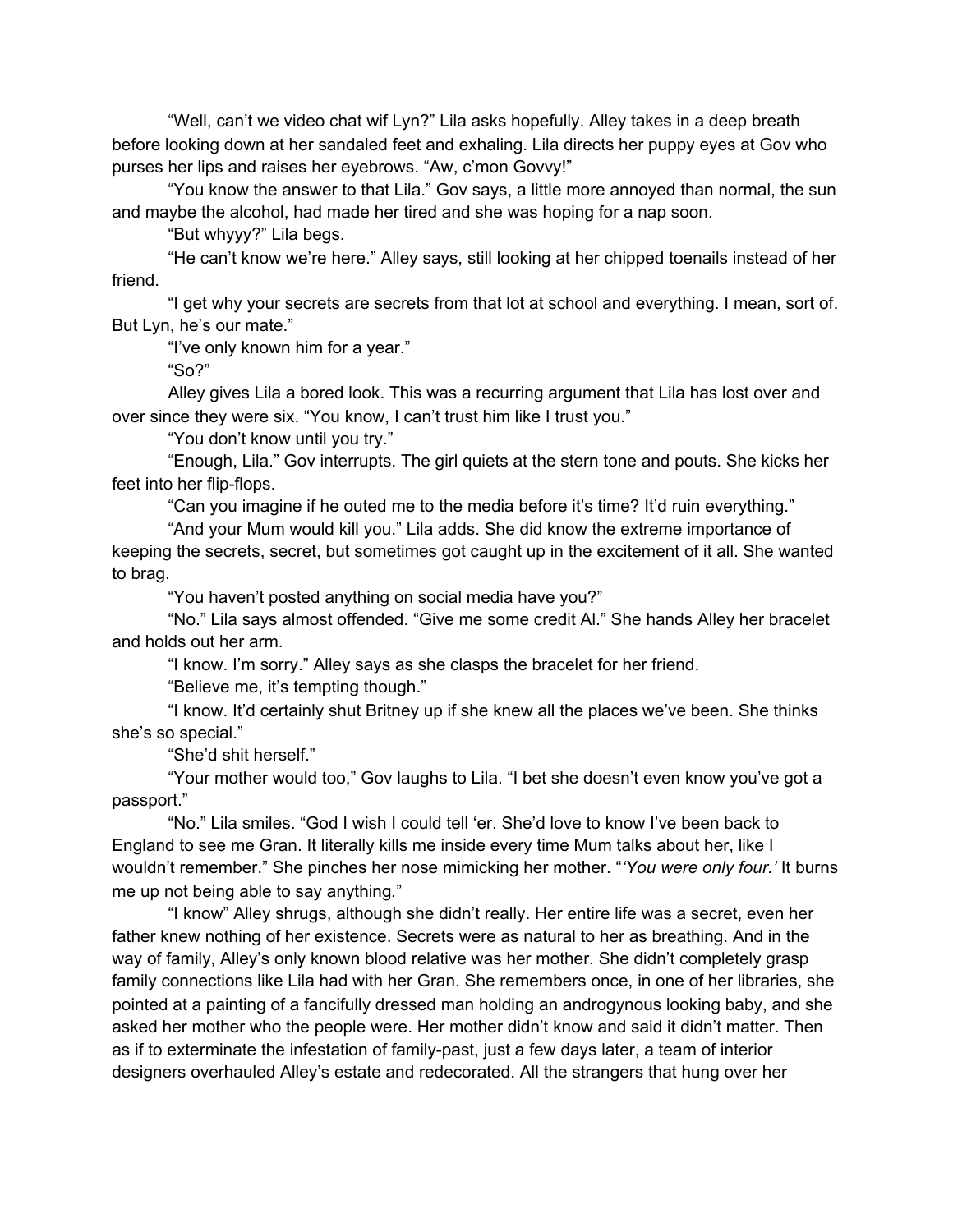mantles disappeared. Alley knew she would never meet her own grandparents which might be why she always enjoyed their visits with Lila's Gran.

Alley's maternal grandmother committed suicide when Alley's mother was only nine, leaving her and her sister, Maggie in the care of her long-term boyfriend, an abusive alcoholic who very shortly after, drank himself to death. This resulted in Alley's aunt Maggie and mother being put into foster-care. Her mother said the younger cuter kids got adopted quickly and a friendly couple took Maggie from the orphanage to presumably live happily ever after. She hasn't heard from her since. For years, her mother was passed from home to home and sometimes even street to street, until she was eighteen and aged out of the system making her officially homeless. By luck or blessing, after a short court trial and one damning DNA test, Alley's mother inherited a Fortune 500 company, an estate and billions of dollars when a man she'd never met, called Leo, named her in his will as his daughter and only surviving heir. Her world changed. It was as if God had finally checked the 1,600 missed prayers in his inbox. Alley's mother was never bothered that she knew nothing of her deceased father and eventually her daughter adopted the same apathetic attitude toward their lack of relatives. She considered her family to be the people presently in her company, this

sun-burnt-coconut-scented-freckled-friend and her clearly exhausted, mildly impaired Governess.

"I wish we could get our mum's together again. Your mum's bound to like mine. Don't you think so, Gov?"

"Of course," Gov yawns "She loves you to bits. How could she not like the woman who made you?" Alley wipes the grimace from her face before anyone sees it. She thought Govvy used the word 'love' more generously than her mother would.

"She'd like her. And then she'd trust 'er and THEN I could tell my mum." Lila continues wistfully.

"But your mom's always working." Alley interjects.

"Are you joking? It ain't my mum always working. It's YOUR mum always working."

"Lila, for real. Your mother is always at work. Every time we go to yours, she's on her way out to her next job. Or her new job. You only see her for a second and that's if you don't blink."

"She works a lot. She's gotta. But it's your mum's schedule that's the problem. I mean you never even know IF you'll see her. Forget arranging a meeting."

"Girls," Gov hushes them. "Both of your mothers are always working. That's why you're stuck with me ALL of the time." Lila laughs and swings her arms around the bulky woman, wrapping her in a hug.

"You love it really. What would you do wif'out us?"

"Probably have another drink." Alley suggests, amused by the affectionate display.

"Ha, probably." Gov smiles still locked in Lila's hold.

"Don't worry Gov. We'll never leave you! You can even come to university wif us." Lila smiles looking up at the woman's soft brown eyes.

"Can we take all of this love to the room, please?" Alley says grabbing Lila's waist. "Let's go" She carefully detaches her friend's skinny arms from Gov and then hugs Lila from behind using her body weight to nudge her forward. The two girls shuffle clumsily out of the cabana, still embraced, and Gov watches as they laugh, tripping and stepping over one another.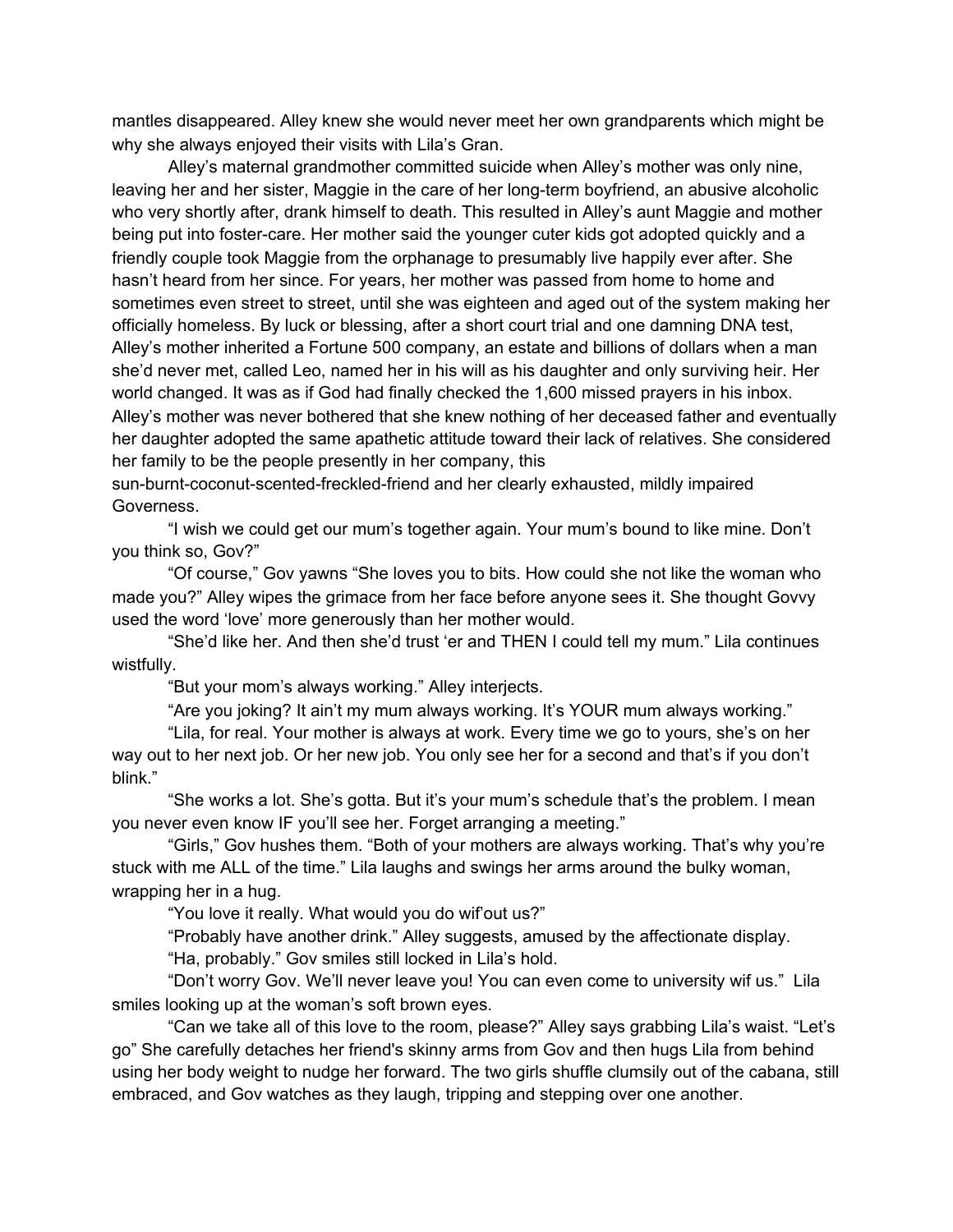Back in their luxury-two-bedroom suite, Gov tells the girls to shower and to reconvene later in the living room to decide on dinner. As usual, Alley showers first. Her longest showers were maybe five minutes long considering she had little to shave and nothing to comb. Lila on the other hand, took centuries. Knowing this and not being able to tolerate Lila's amplified shower singing, Alley retreats to the living room to be alone for the first time today. She stands for a moment looking out the balcony doors and watches the rain pelt against the glass.

## *Pat. Pat. Tap. Tap.*

As if shielding herself from the rain, she folds her arms, holding her left shoulder with her right hand and her right shoulder with her left. She closes her eyes and breaths. Slowly. Deeply.

## *Pat. Tap. Pat. Tap.*

## *Tap. Tap. Pat.*

And just like that, her anxieties bombard her as if an invisible force knocked the door in, changed the current of the winds, and aimed the cool rain directly at her. Alley surrenders herself, falling back on the sofa, only opening her eyes at the soft impact of her back on the plush white cushions. She stares up at the sparkles from the crystal chandelier dancing on the ceiling. Syncing its rhythm with the raindrops. Her worries hanging over her head.

In two days their vacation will inevitably end. They had to be back in time for New Year's Eve. Simply imagining the cooler weather, placing herself back into that familiar concrete world causes goose bumps to form on her arms. In a few days, fun would end. This New Year, is the beginning, the start to the rest of her life. One slip up could set back the entire plan and screw up everything she's worked for, everything that she's dedicated her life to. This is the year that matters most. This is the year she proves herself to her mother.

Unlike her peers, Alley has known her destiny since infancy. She didn't have to fret over her SAT scores (which were only OK) because she knew it had little impact on her future. The real learning, the lessons that mattered, were the ones that she received at home. The parkour, the fighting, the gymnastics, pickpocketing, petty theft, the techniques to pass lie detector tests; these are the skills she will need in life. These will keep her alive, keep her rich and make her mother proud of her. If she does well, if she succeeds, she will finally be allowed to live with her mother, which is something she has always wished for.

Her mother met with Alley upon request, checked in on the girl's progress and monitored her training but from what Alley can remember, they have always lived apart. Alley is kept in the quiet expansive family estate while her mother resides in a modern penthouse in the heart of the city. One of the main reasons for the extreme secrecy is that her mother is the head of an **o**rganized **c**rime **f**amily or OCF as Alley calls it. In laymen's terms it is The Mob but Alley hates the term.

## Mob: noun

1.a disorderly or riotous crowd of people.

2.a crowd bent on or engaged in lawless violence.

She feels the word 'mob' undermines the structure and functionality of their complex system of hierarchy and operations. Her mother is a grand, powerful, intelligent boss, essentially *The Godfather* which is what makes Alley royalty, the most prized child in their OCF, the